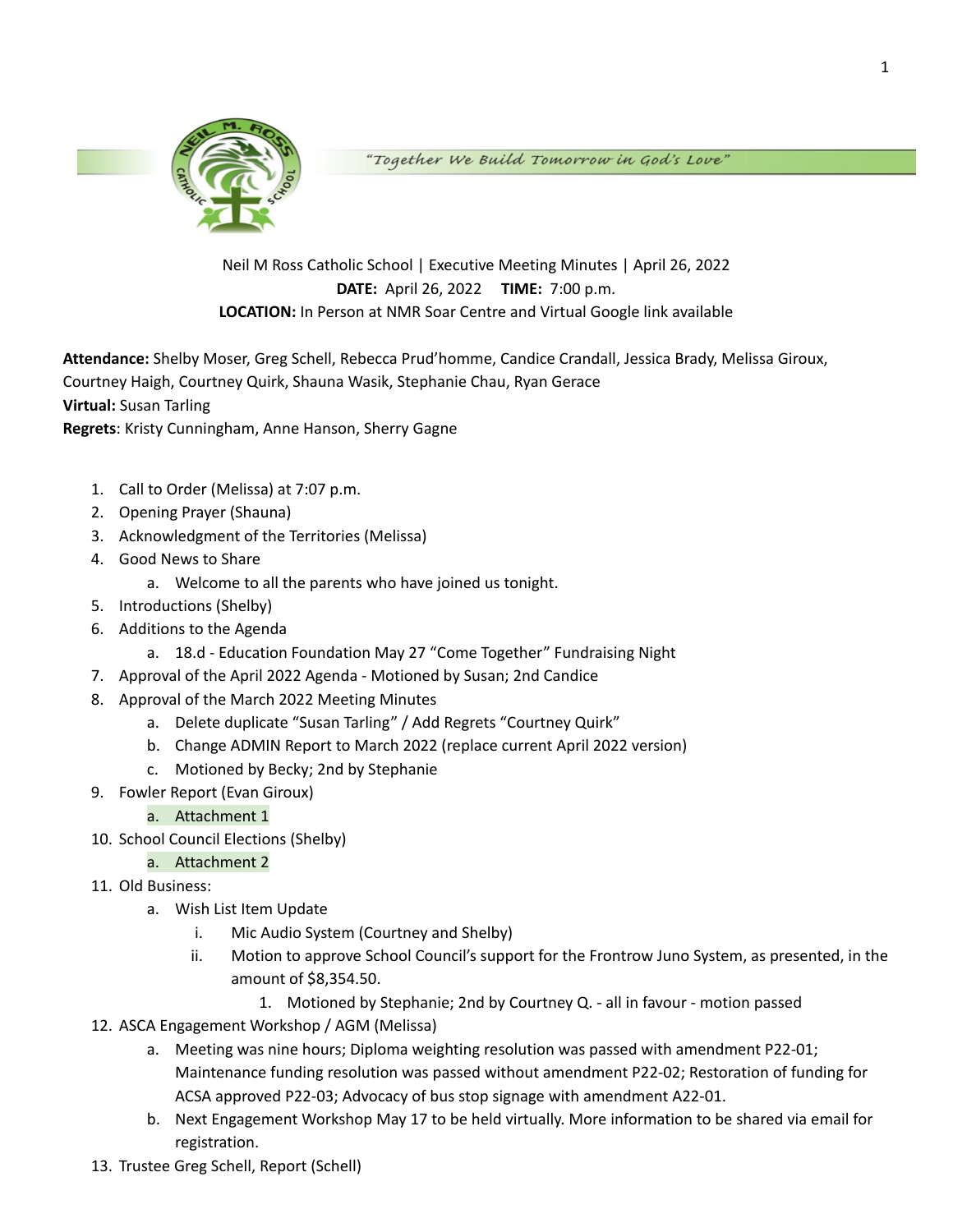# a. Attachment 3

14. Administration Report (Shelby and Sherry)

# a. Attachment 4

- b. Student Code of Conduct 2022/2023 distributed to parents for review and feedback.
- 15. Friends of Neil M Ross (Courtney)
	- a. Purdy's Fundraiser closed with chocolates arriving before Easter.
	- b. Spring Dance is coming!! Candice (Committee Lead) said planning is coming along; waiting for final numbers.
- 16. Hot Lunch Committee Report (Susan and Katie)
	- a. Div 1 / Div 2 lunch is creating issues with delivery times. Solution for next year is to pick one restaurant for Div 1 and one for Div 2.
- 17. Holy Family Parish Update (Shauna)
	- a. Pancake Sunday is back.
	- b. Grade 7-12 Youth Group is starting up with parent volunteer run. Next one is May 15. Facebook page is available for parents to gather information.
	- c. Junior Knights Choir is starting (boys grade 7-12) Squires.
	- d. Synod your voice within the church, the diocese, your local Catholic community: May 1 is the deadline to submit. Links are available through website: Archdiocese of Edmonton. https://www.caedm.ca/synod
- 18. Yearbook Update (Rebecca)
	- a. First draft is completed; new areas included this year "What I want to be when I grow up" -Kindergarten.
	- b. Pictures will be taken at the Spring dance.
	- c. May 16 final copy to be submitted.
	- d. Sold 183 copies to date. Purchase a yearbook online via cash online.
	- e. Grade 6 handwritten message by teachers to the students.
	- f. Extra pages added and filled.
	- g. Discuss a September delivery; to capture the full year. More discussion at the May 2022 meeting.

## 19. New Business

- a. Year End BBQ (Candice)
	- i. Date: Tuesday, June 28 starts approximately at 12:00 p.m.
- b. School Council Email (Melissa) / School Council Parent Survey (Melissa)
	- i. Generic email to be created for School Council; accessed by Executive members.
	- ii. Connect with Google drive
	- iii. Consult with ACSA to get information on creating parent engagement to create a parent involvement survey. Admin and Executive review process. May 2022/June 2022. Survey intent; engage parents by first establishing a baseline.
- c. Education Foundation May 27 "Come Together" Beatles Tribute Band. Held at the Morinville Community Cultural Centre; Tickets available first week of May for \$50 each or table of 8 for \$350. There will be food and drink available for purchase at the event. Please come and support the Foundation as we host our first live in-person event! Funds raised go towards Grade 9 and Grade 12 scholarships, as well as, School Grants available to all district schools.

# **Next Regular School Council Meeting: May 31, 2022**

# **Meeting Adjourned (Melissa): 9:37 p.m.**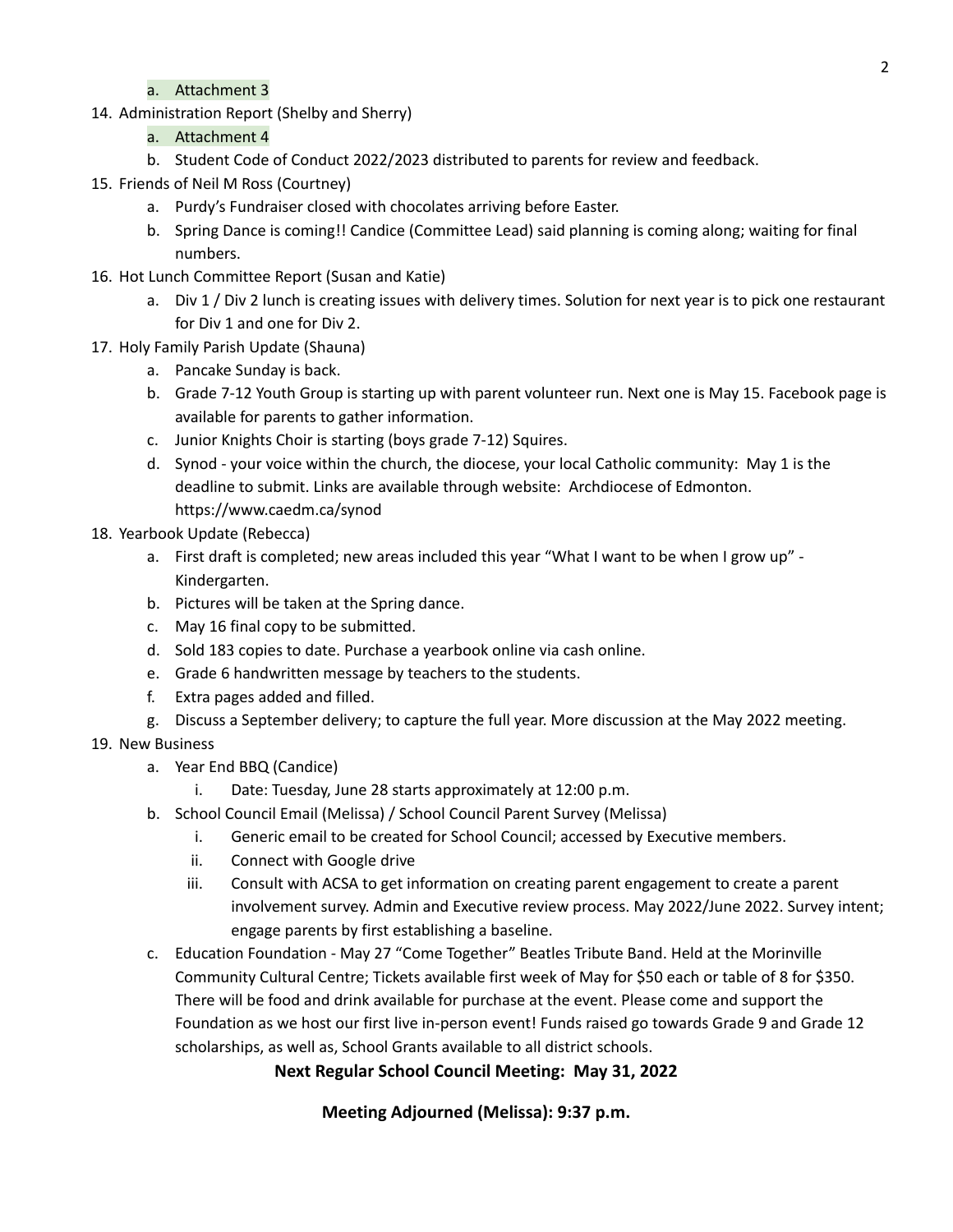# **ATTACHMENTS**

### **1. Fowler Report**

March 9 we hosted our in person Open House. It was wonderful to welcome families into the school again and meet our new Falcons!

March 11 our senior girls Basketball teams competed in City Finals. After a closely matched game they took home the gold!

March 21 we were honoured to have Terry Lakey teach the Falcons and teachers a variety of Traditional Indigenous Games.

March 23 Father Adam and Father Curtis came to RSF so we could participate in Reconciliation. Last Thursday, we celebrated Holy Week and upcoming Easter with a gr. 9 re-enactment of the Way of the Cross. This was presented by a gr. 9 class. All RSF Students attended this beautiful recreation of Jesus' journey to crucifixion.

Our Lenten Service Project raised a total of \$1250 for our partnership with Catholic Social Services to provide Be Safe Kits for vulnerable youth.

Our Badminton season is in action. Teams have been selected at each gr. Level and students are practicing regularly. On Earth Day we celebrated by incorporating Indegenous Ways of Knowing and care for the Earth with a Community Clean Up.

### **2. School Council Elections**

### **Names Submitted for School Council Executive Positions 2022-2023**

### **1) We will now ask for names to be put forward for the position of:**

**Kindergarten Rep: Amanda Cherniwchan** has put her name forward to be one of our Kindergarten Reps for the 2022/2023 school year.

Are there any other individuals who would like to be considered for Kindergarten Rep?

Are there any other individuals who would like to be considered for Kindergarten Rep?

By acclamation, Amanda Cherniwchan is one of our Kindergarten Representatives. We will open up the second position in September to any kindergarten parents at NMR. Congratulations and thank you Amanda.

### **2) We will now ask for names to be put forward for the position of**:

**Members at Large: Susan Tarling, Candice Crandall and Courtney Quirk** have put their names forward to be our members at large for the 2022/2023 School Year.

Are there any other individuals who would like to be considered for Member at Large?

Are there any other individuals who would like to be considered for Member at Large?

All those in favour for Susan Tarling, Candice Crandall and Courtney Quirk to be our Members at Large? Thank you Susan, Candice and Courtney.

### **3) We will now ask for names to be put forward for the position of:**

**Secretary: Rebecca Prudhomme** has put her name forward to be Secretary for the 2022/2023 school year

Are there any other individuals who would like to be considered for Secretary?

Are there any other individuals who would like to be considered for Secretary?

By acclamation, Rebecca Prudhomme is our Secretary for the 2022/2023 school year. Congratulations and thank you Becky.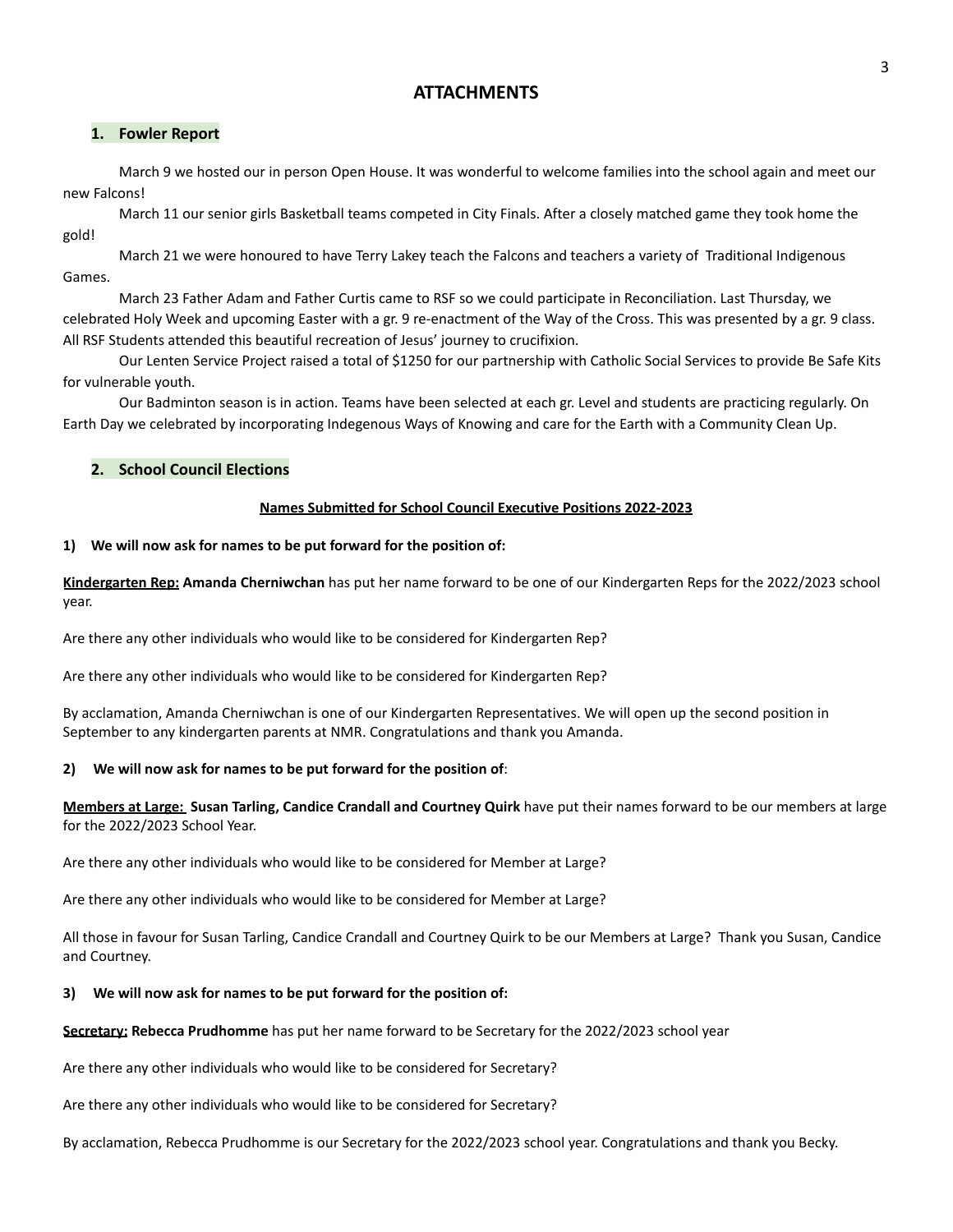#### **4) We will now ask for names to be put forward for the position of:**

**Vice-Chair: Courtney Haigh** has put his name forward for Vice Chair.

Are there any other individuals who would like to be considered for Vice Chair?

Are there any other individuals who would like to be considered for Vice Chair?

By acclamation, Courtney Haigh is our Vice Chair for the 2022/2023 School year. Thank you Courtney.

#### **5) We will now ask for names to be put forward for the position of Chair.**

**Chair: Melissa Giroux** has put her name forward for the position of Chair.

Are there any other individuals who would like to be considered for Chair?

Are there any other individuals who would like to be considered for Chair?

By acclamation, Melissa Giroux is Chair for the 2021/2022 School Year.

**Our elections are complete for the 2022/2023 School Year. Thank you for your participation.**

We would now like to share the names of our Holy Family Rep and Committee Chairs for the 2022/2023 School Year:

### **Holy Family Rep/School Council Committee Chairs 2022/2023 School Year**

**Holy Family Parish Rep:** Shauna Wasik (not confirmed yet)

**Compassion Committee:** Susan Tarling

**Healthy Hunger/Hot Lunch:** Susan Tarling and Katie McMillan

**Staff Appreciation Week:** Daiana Bijou and Courtney Haigh

**Playground Committee:** Courtney Haigh

**Shrove Tuesday:** Courtney Quirk

**Year End BBQ:** Candice Crandall

**Yearbook:** Rebecca Prudhomme

- **3. Trustee Report**
	- [2022-03-14\\_Highlights.pdf](https://drive.google.com/file/d/1OgUi7fjxvb4QcDo4FmVfSe8aBPBZRKoW/view?usp=sharing) Provided by Trustee Greg Schell

#### **4. Administration Report**

#### **Admin Report for NMR School Council Meeting APRIL 26/22**

- ★ This year's Faith Goal: ARISE : Get up...**GET GOING!**...Go with God!
- ★ Thankful to our parents for your contributions to "Love for Lent" we donated \$712.55 to Catholic Social Services from our loonie/toonie classroom collection.
- ★ April Food bank drive was very successful and the St. Albert food bank was blown away by our contribution of 750 pounds of food! Thank you to our families for your support.
- ★ We had such an amazing Student Faith Retreat on Holy Thursday that focussed on Lent and the 7 grandfather teachings. Students participated in their very own soapstone carving from one of the grandfather teachings as well. Our religion